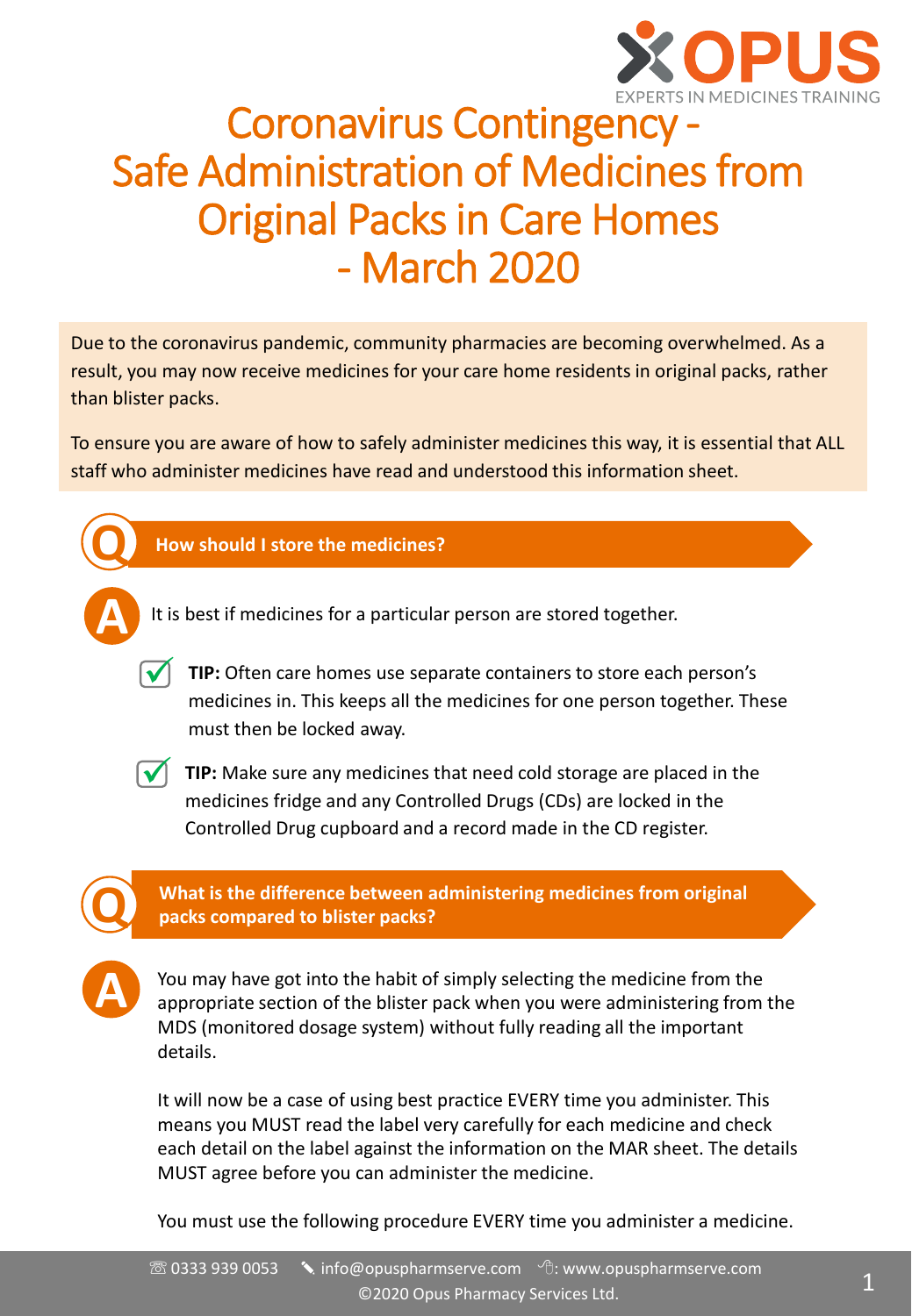

1 of 3

### Procedure for the Administration of Medicines from Original Packs



Continued on next page...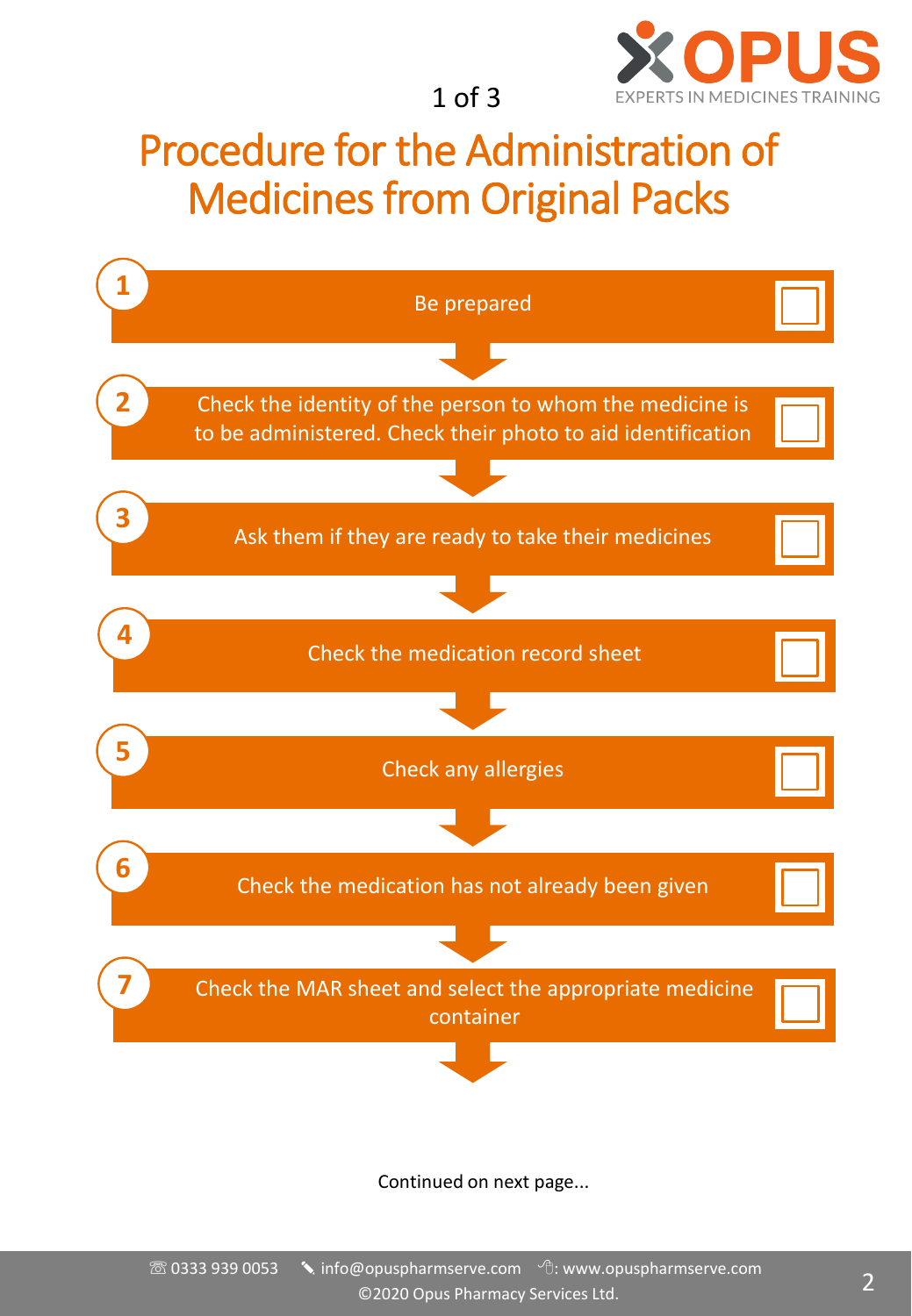

2 of 3

## Procedure for the Administration of Medicines from Original Packs



Continued on next page...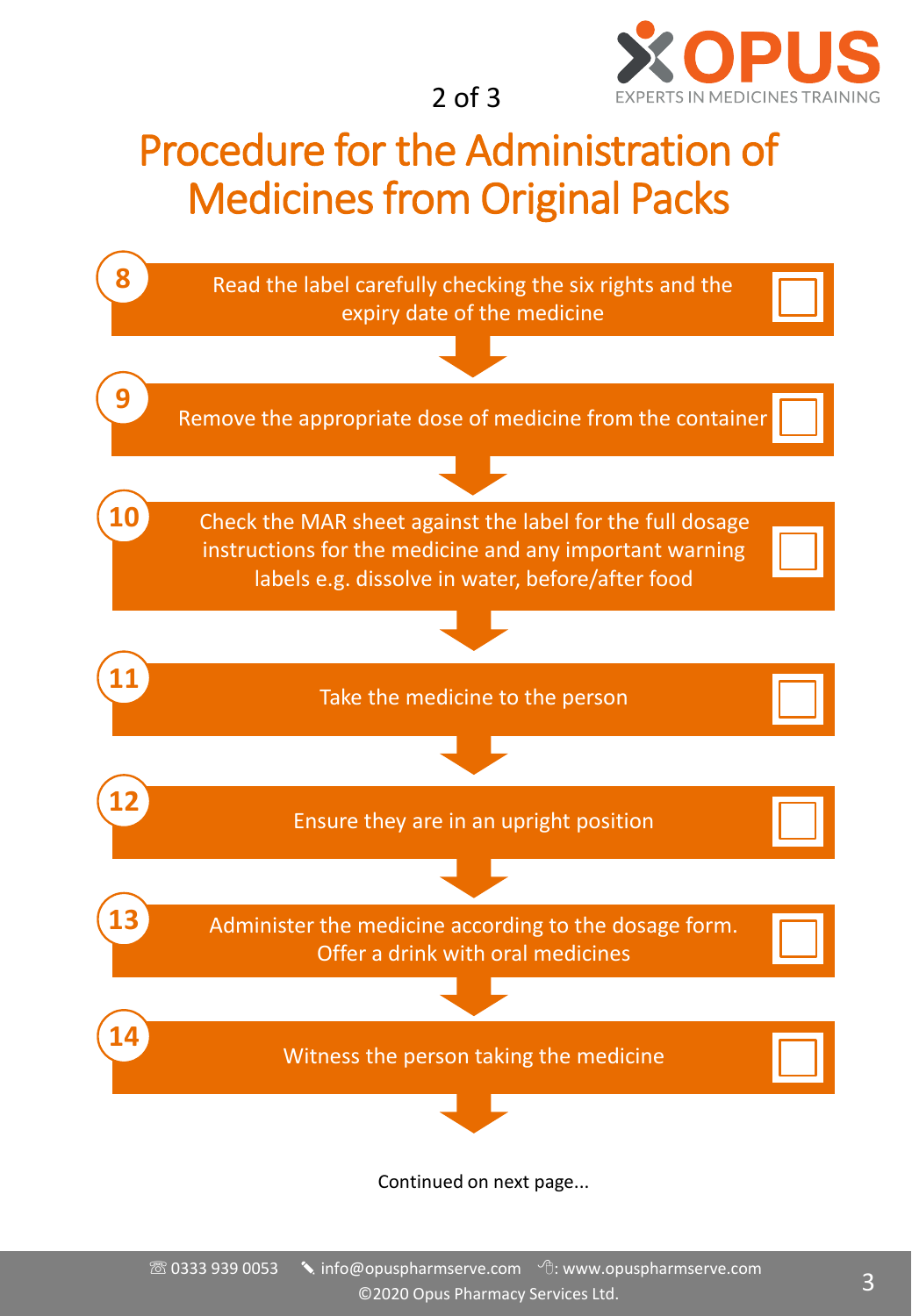

3 of 3

## Procedure for the Administration of Medicines from Original Packs



#### **Q How should I administer?**

To make sure no medicines are forgotten, it is best to administer the medicines in the order they appear on the MAR sheet. If you work down the MAR sheet in a systematic order, you will be less likely to make a mistake.



**A**

TIP: Be aware there may be more than one MAR sheet for each person.

**√** TIP: Always follow the correct procedure and remember to double check the medicine label against the MAR sheet paying particular attention to the 6 Rightsi.e. you are giving the right person, the right medicine, at the right dose, at the right time, using the right route and bearing in mind the person has the right to refuse.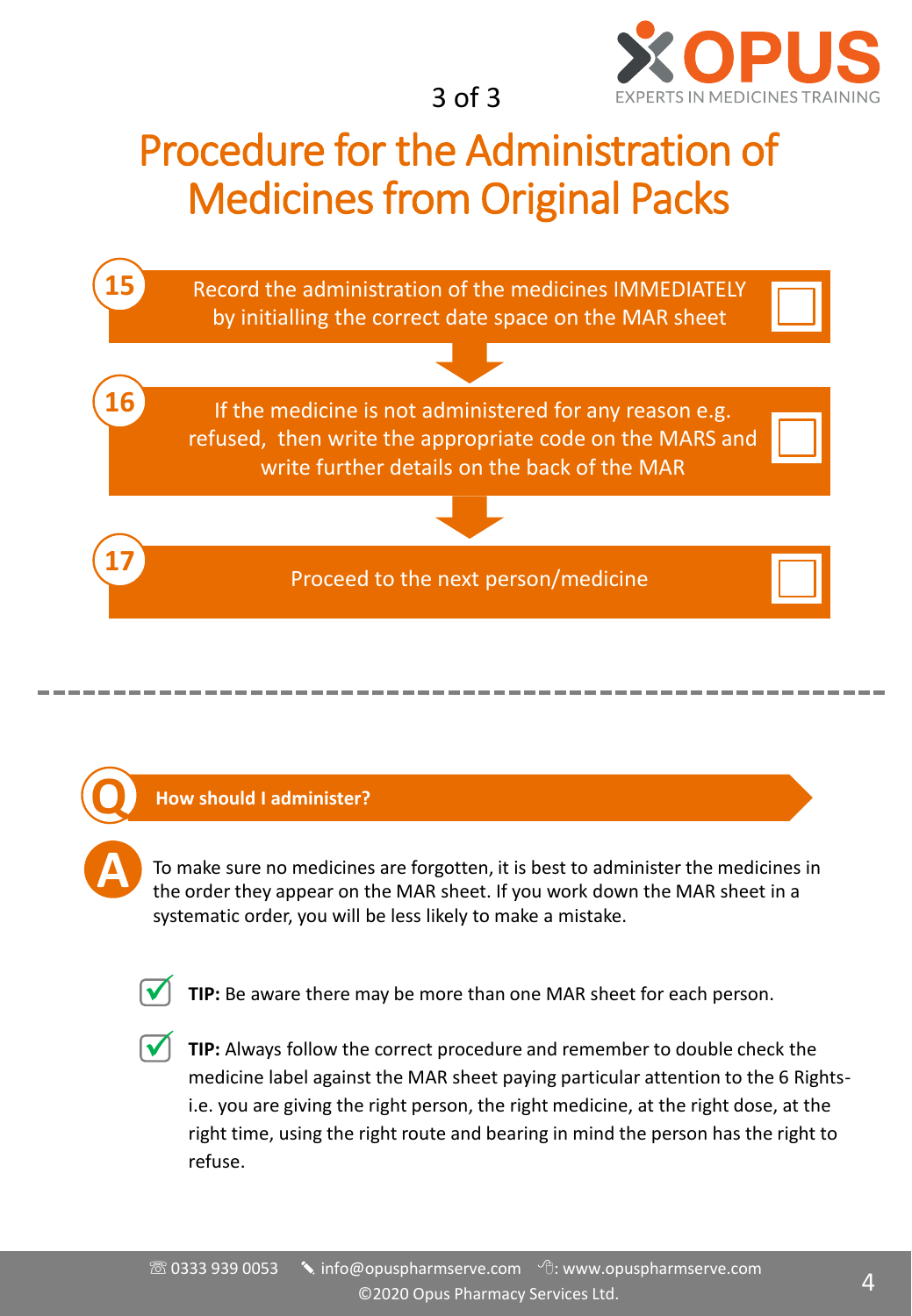

#### **Q Where are the particular areas of risk?**

**A**

**A**

There are many areas of risk with administering medicines. Here are a few of the common ones:

➔ When you administer tablets from a manufacturer's blister pack, make sure you take the strip of tablets out of the box, check the back of the strip to make sure the name of the medicine printed on it corresponds with the name of the medicine on the label, pop out the tablet into a medicine pot and then replace the strip back into the box straight away.

➔ You must make sure you only administer one medicine at a time and replace the strip of medicines back into the box immediately. This will reduce the likelihood of you replacing the wrong strip of medicines into the wrong box.

➔ When you pop tablets or capsules out of a manufacturer's original pack, select the tablet in a consecutive order (i.e. use the pack as if it were a day marked pack) and not just randomly. This will ensure you don't get left with all sorts of odd tablets in amongst the empty popped blister strips and will make auditing much easier and will reduce the likelihood of error.

 $\rightarrow$  Where medicines have been dispensed by the pharmacy into plain tablet boxes, you must be particularly careful to avoid error.

TIP: Only administer one medicine at a time.

 $\rightarrow$  Be careful of medicines that have the same name but different strengths e.g. medicines for Parkinson's or epilepsy - often people might be taking a combination of different strengths at different times of day.

**Q Will it take longer to administer medicines using original packs?**

Yes, to start with, as you need to get used to checking every single detail on the label against the MAR sheet for each medicine, one point at a time. Like most things, the process will speed up as you get used to doing it. There are no short cuts.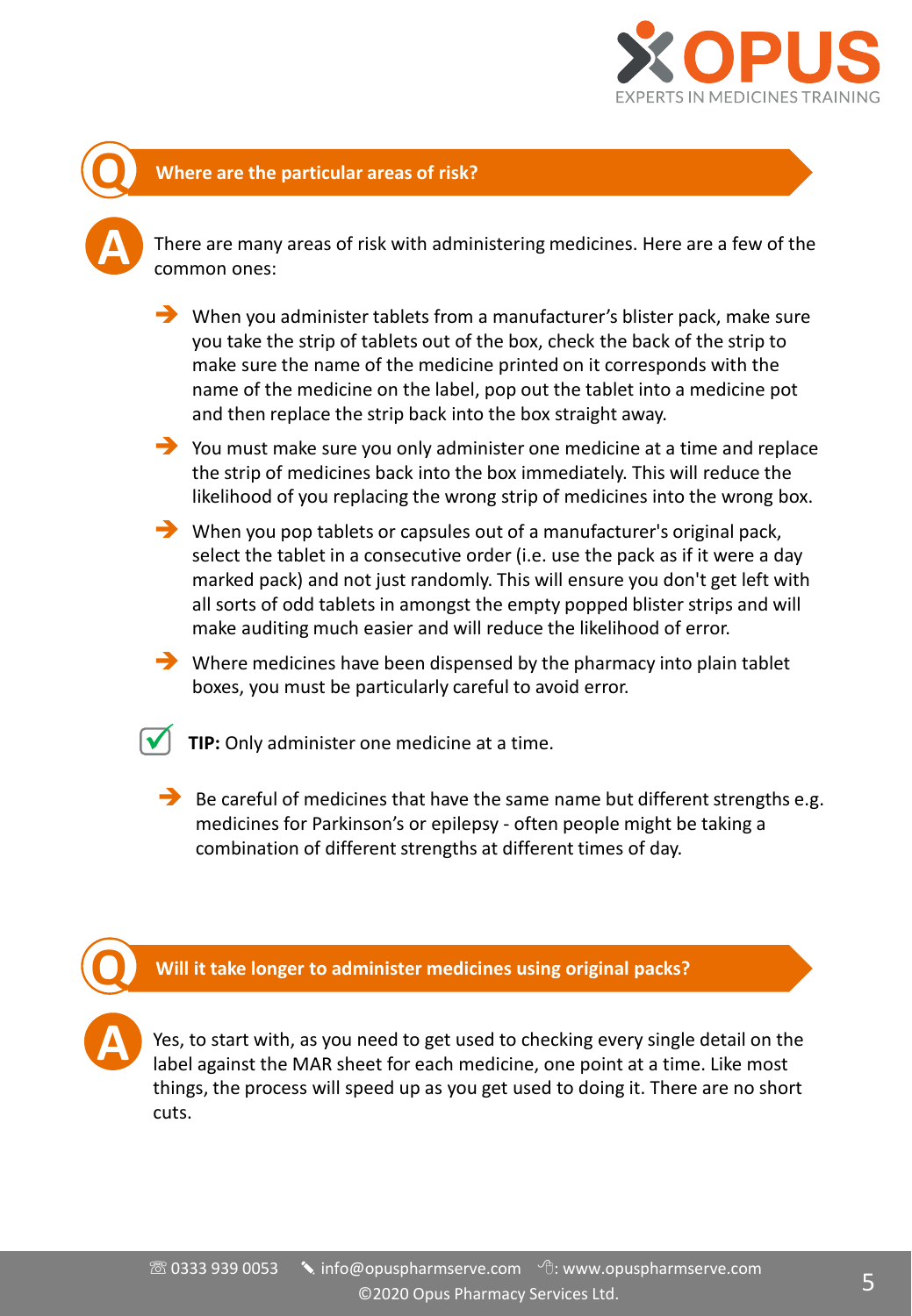

6 Rights of Administration Right **PERSON** Right **MEDICINE** Right **DOSE** Right **TIME** Right **ROUTE** Right **TO REFUSE Make sure you remember and use the 6 rights when you administer.**

**Q How should I record the administration of medicines?**

**A**

**A**

You must record on the MAR sheet whenever you administer a medicine so this should be no different to what you have been doing before. It must be obvious which medicines have been given, when they were given and by whom. The MAR sheet must be an accurate record of all medicines that have been received into the home, those administered and those refused and you must have a record of which medicines have been returned.

#### **Q Do I need to be trained to administer medicines?**

**REMEMBER** - Make sure staff are fully trained and have been assessed as competent before they administer medicines.

The information in this leaflet does not cover all aspects of medicines handling. See page 8 of this information leaflet for suggestions for managing training through this difficult period.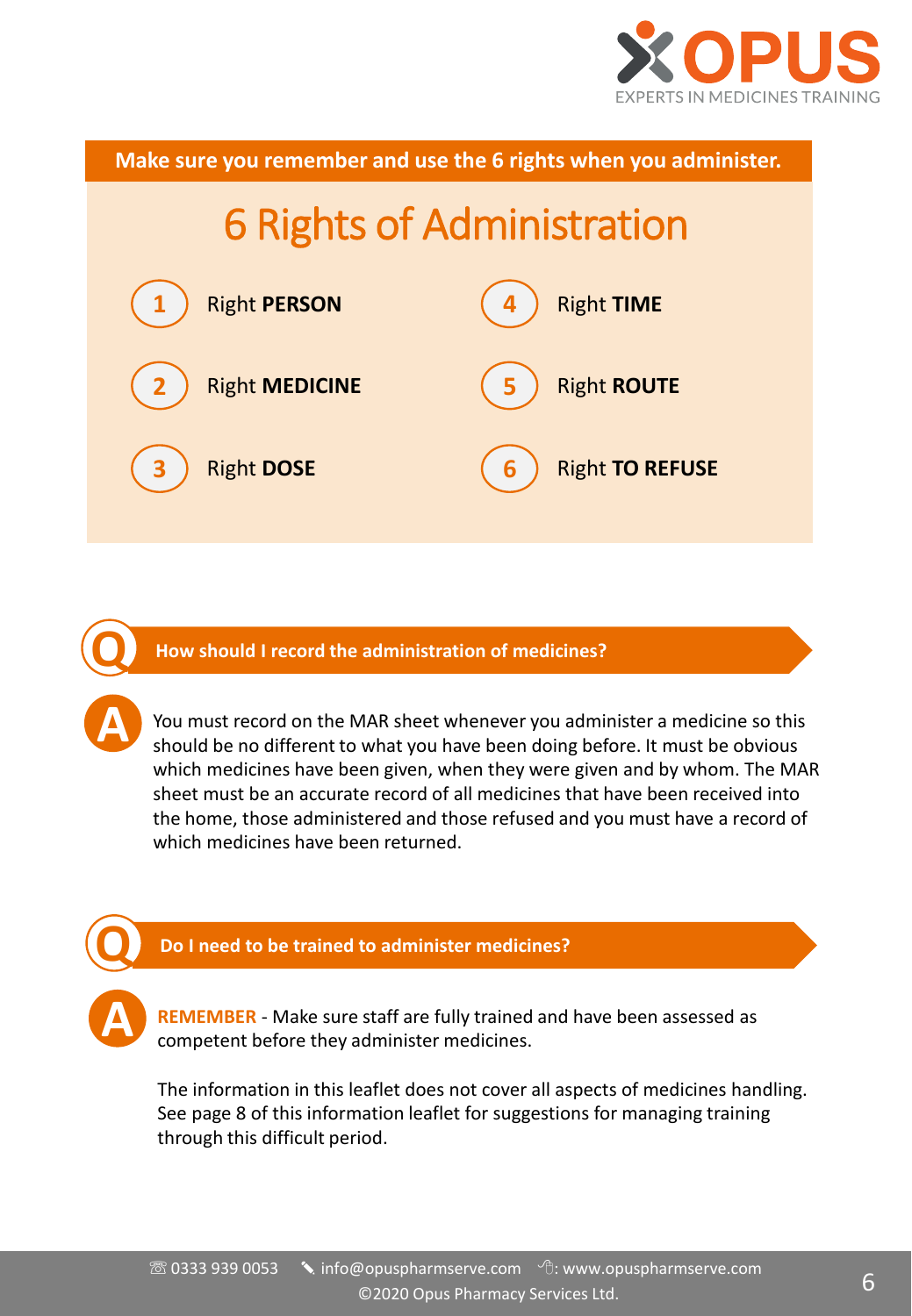

# 5 Top Tips for Medicines Handling